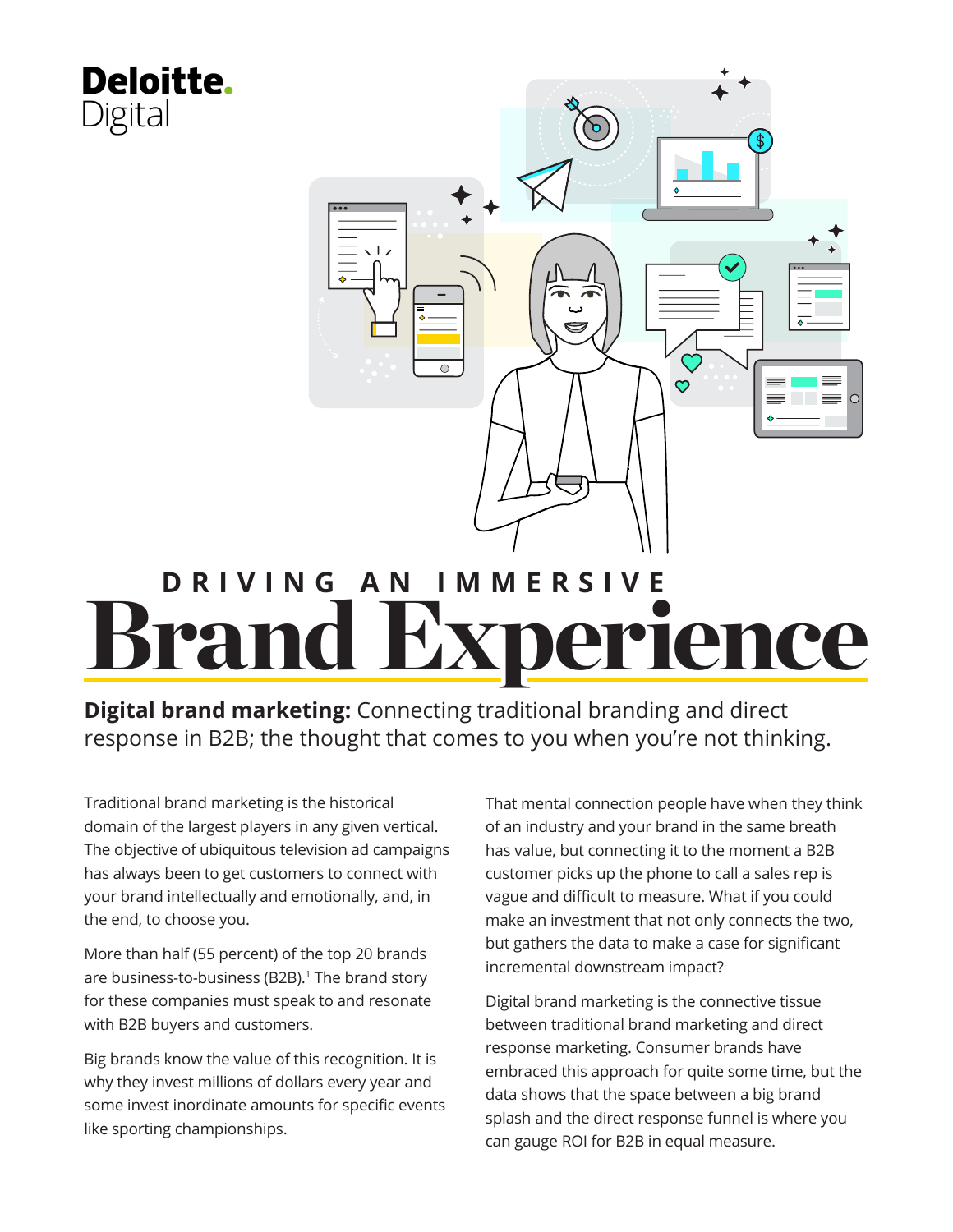## <span id="page-1-0"></span>ligital connection **MAKING THE**

How does big traditional brand marketing connect to the measurable efforts of direct response marketing? There has always been a gap, and it has always been difficult to assess.

Brands are much more involved in buyers' digital, daily lives than ever before.

*B2B customers navigate a purchase journey the same way any shopper does.*

In our Navigating the New Digital Divide series, we've written extensively on this phenomenon as it applies to the retail industry. These factors influence the behavior and choices of B2B customers in exactly the same ways.

B2B customers navigate a purchase journey the same way any shopper does. The majority (63 percent) begin their research on the Internet.<sup>[2](#page-8-0)</sup> An even higher percentage (70 percent) say their mind is made up before they speak to a salesperson, yet 60 percent of them say they change the list of brands they're considering after they research for themselves.[3](#page-8-0)

The overwhelming majority of B2B researchers (76 percent) use a smartphone for business; reaching them on their phones, desktops, and in apps is clearly an opportunity for digital branding.[4](#page-8-0)

This is where digital brand marketing begins to have an impact throughout the B2B purchase journey.





of researchers begin their journey on the internet<sup>[5](#page-8-0)</sup>



70%

of the buyer decision is made before speaking to a salesperson<sup>[6](#page-8-0)</sup>



60%

of researchers change the consideration set following research and browse phase<sup>7</sup>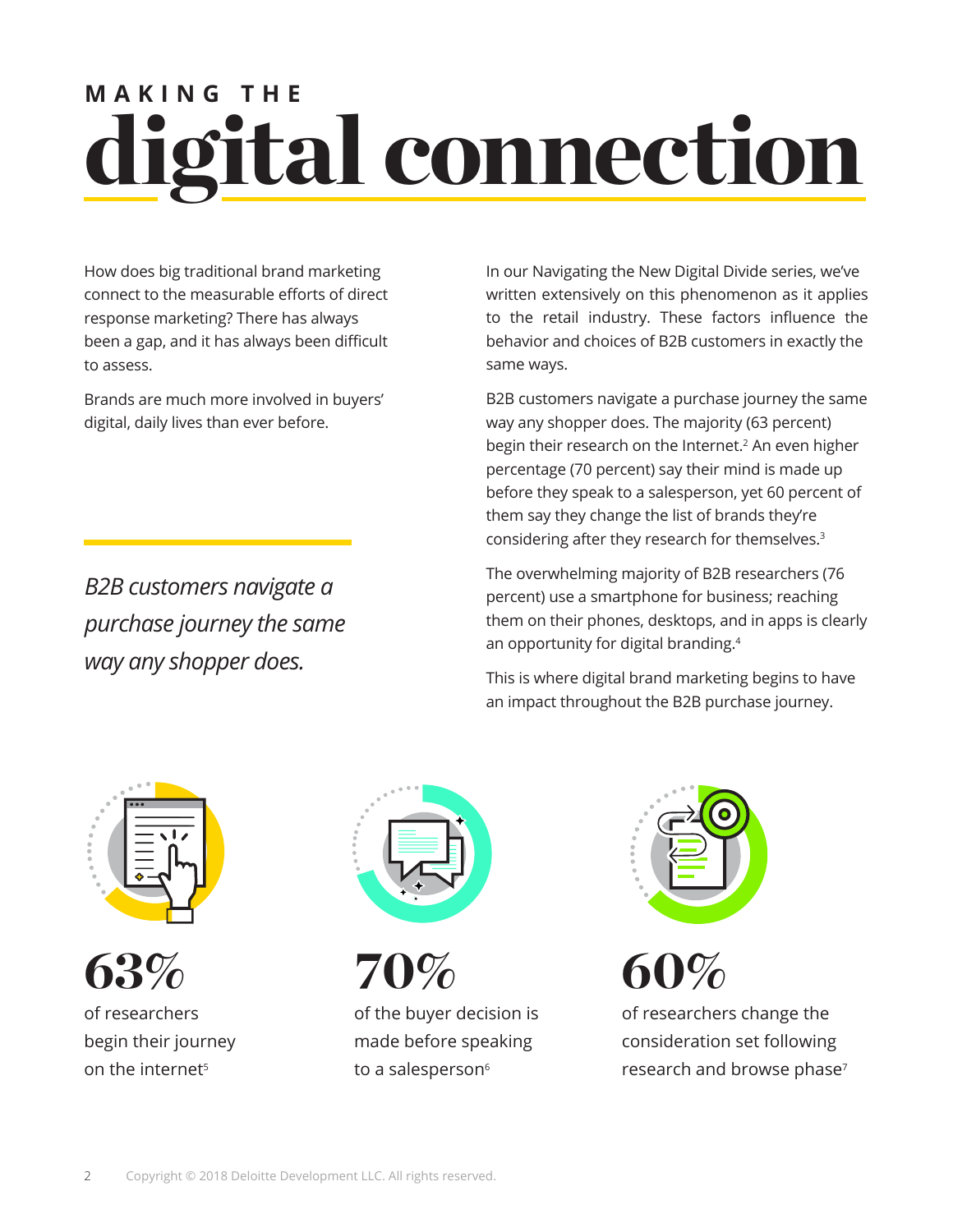### self-directed journey **EMPOWERING THE**

*"Digital branding unlocks opportunities for marketers that traditional media hasn't been able to; creating an authentic, human connection through personal touch and immersive experience. It goes beyond mass reach and allows for a more targeted approach." - Sarah Travis, Industry Director at Google*

As a result of your consistent and ubiquitous presence in their digital lives (by offering relevant, educational, informative, and useful content), you create a connection between traditional big branding and direct response marketing. This is where you can influence decision makers along their journey.

Sarah Travis, Industry Director at Google stated, "Digital branding unlocks opportunities for marketers that traditional media hasn't been able to; creating an authentic, human connection through personal touch and immersive experience. It goes beyond mass reach and allows for a more targeted approach."

It is this focused and personalized impact that enables digital branding to pull those exposed to traditional branding efforts further down the funnel.

The result is more qualified, ready-to-buy customers entering the direct response funnel lifting ROI across the board.

In short, you become a more influential part of the journey and a go-to resource beyond simply the value of your product or service.

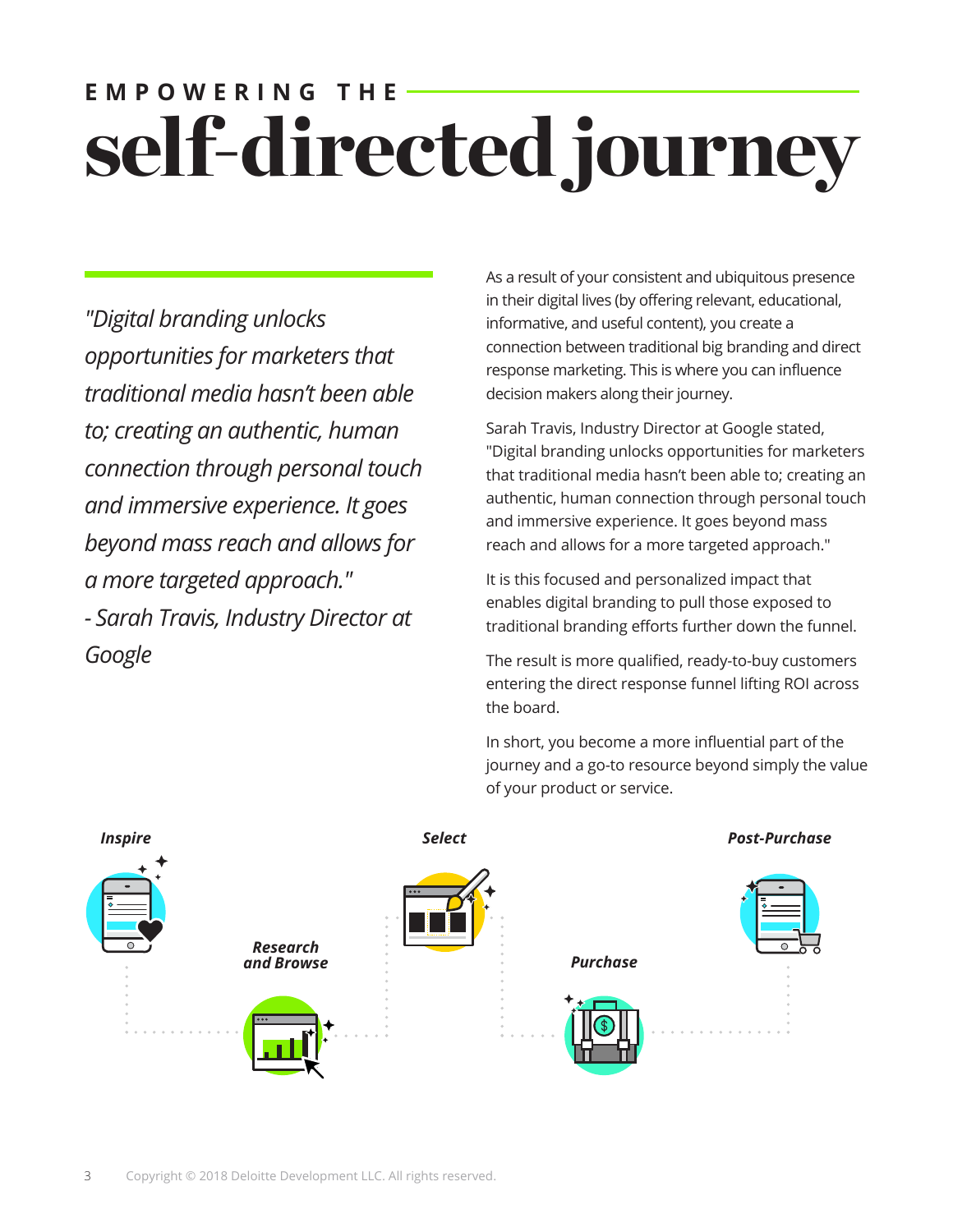## VOICE OF THE **MAPKeter**

"Increasingly, digital marketing is actually filling the role of the salesperson, providing everything from inspiration to product education directly to the customer," stated Jay Bowden, Managing Director at Google. Because it comes earlier in the journey, a level of trust carries through the experience and results in a three-pronged approach —traditional branding, digital branding, and direct response marketing— that is better together.

A common misperception is digital is simply "cheap reach." In other words, the unconvinced see it as blasting digital ads to a wide net just to get in front of more eyeballs. In truth, digital branding presents an opportunity for increased personalization and targeting, and is far more interactive than traditional methods. It is a highly effective method of getting into and staying in the consideration set.

Digital Branding has lowered barriers to entry for smaller, less familiar brands, this illustrates its effectiveness and creates a new category of competitor for larger brands.

Digital Branding strategies turn your brand website into one of your most powerful platforms. With it, you can welcome new and existing customers into your community and build a deepening trust with them.

For example, if a brand was initially under consideration, and the buyer recalls seeing that brand's digital ads, they are 1.3 times more likely to visit the brand website.<sup>[8](#page-8-0)</sup>

If the brand *was not* under consideration and the buyer recalls seeing one of that brand's digital ads, they are 3.3 times more likely to visit the brand's website.<sup>[9](#page-8-0)</sup>

Of course, embracing a digitally oriented strategy will require that you redefine your metrics. Instead of measuring across the entire journey, it is more important to measure the "moments that matter" most and focus on the impact in those places.



*"Increasingly, digital marketing is actually filling the role of the salesperson, providing everything from inspiration to product education directly to the customer." - Jay Bowden, Managing Director at Google*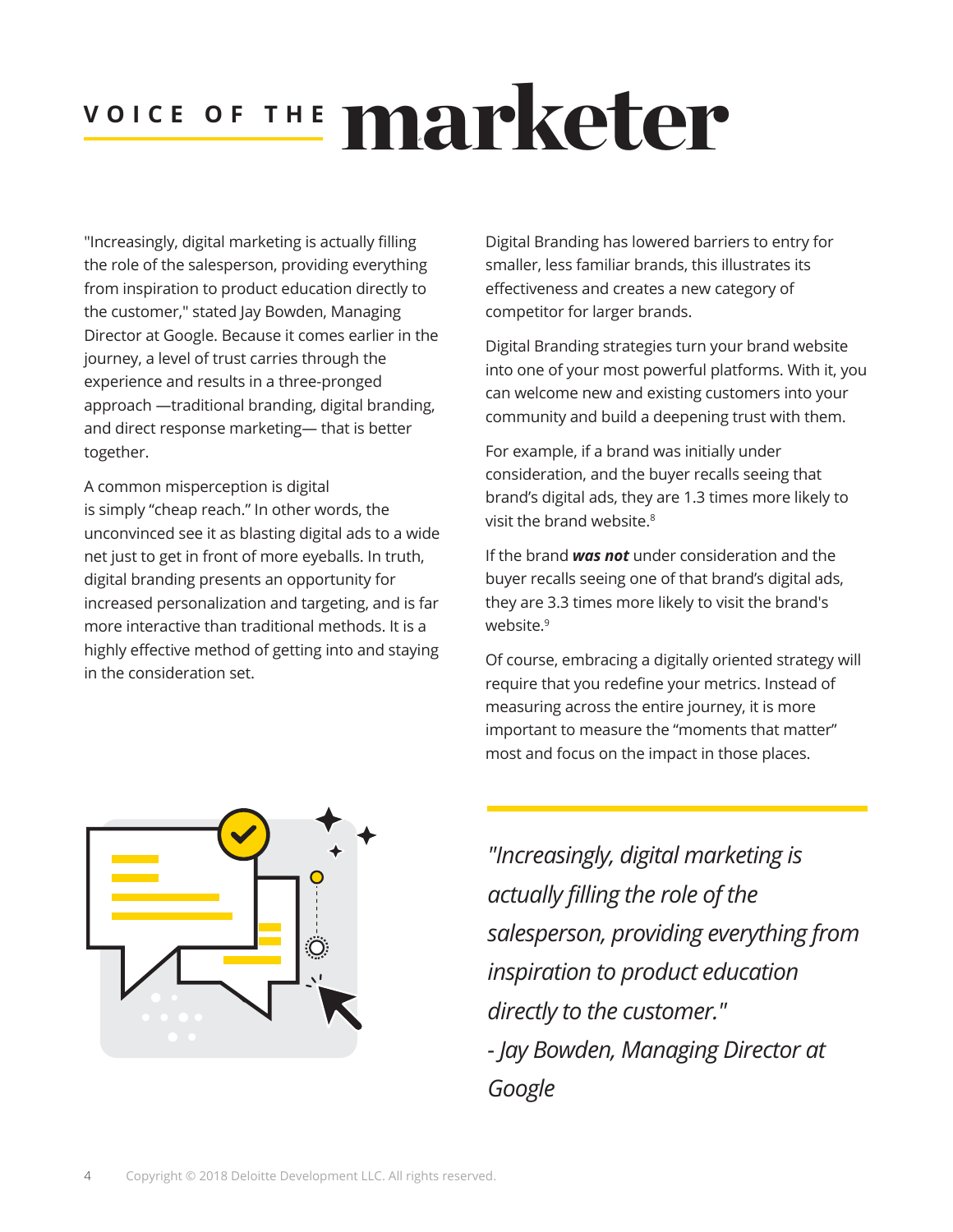## <span id="page-4-0"></span>Traditional thinking **AND THE missing link**

While B2B buyers and experts claim they are not overly influenced by brand and traditional brand tactics, we found that after they complete their research, they are **10 times more likely** to select a brand they view positively, and **11 times more likely** to select one they view as familiar or relevant.[10](#page-8-0)

While we often like to think of B2B buyers as completely different than consumer shoppers, they still respond to the same types of stimulus. They reward brands they trust, and they trust brands they view as relevant, helpful, and valuable.

#### *The value of relevance*



#### *Research*

When a researcher meets you along the journey and recalls you through your digital ads, that researcher is:



#### *more likely*



to visit your site<sup>11</sup> to have a positive perception of your brand<sup>[12](#page-8-0)</sup>



*Select*

When your digital ads are recalled, buyers are:



*more likely* 

to add you to their short list for consideration<sup>[13](#page-8-0)</sup>



#### *Purchase*

When your digital ads are recalled, buyers are:





to select your brand for purchase<sup>14</sup>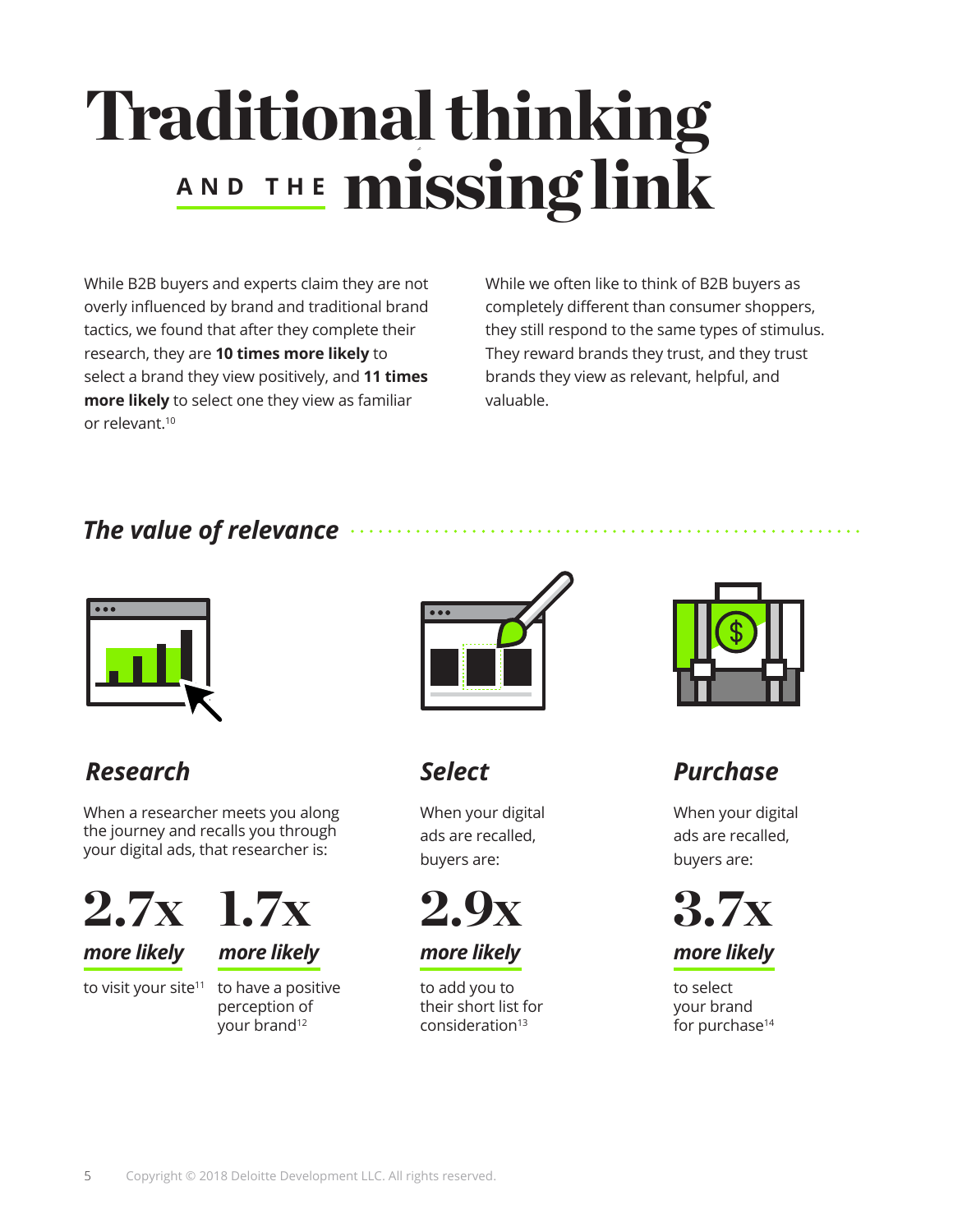#### **THE VALUE OF**

# <span id="page-5-0"></span>making the connection

At virtually every step in the B2B buyer's journey, digital brand marketing has an impact. The research shows investing in digital branding attracts more buyers, gets brands into a consideration set (where they might not otherwise be listed), maintains consideration, and helps brands remain top of mind. This is true for B2B buyers and other types of shoppers.



#### *Inspire*

On average three brands are initially considered. But as you look at the buyer's journey, those three brands at the beginning are not always the same three brands at the end.<sup>[15](#page-8-0)</sup>



#### *Research and browse*

**60 percent** of B2B buyers who recalled seeing digital and traditional brand ads while shopping said they added that brand to their list of possible purchases.<sup>[16](#page-8-0)</sup> This is a significantly higher number than those who said they did not recall seeing brand ads.

Those buyers doing research who recalled seeing digital brand ads are **2.6 times more likely** to visit the websites of brands on their consideration list.<sup>[17](#page-8-0)</sup>

They were also **substantially more likely** to download a white paper or fill out an information request form to reach a sales rep versus those who said they did not recall seeing brand ads.<sup>[18](#page-8-0)</sup>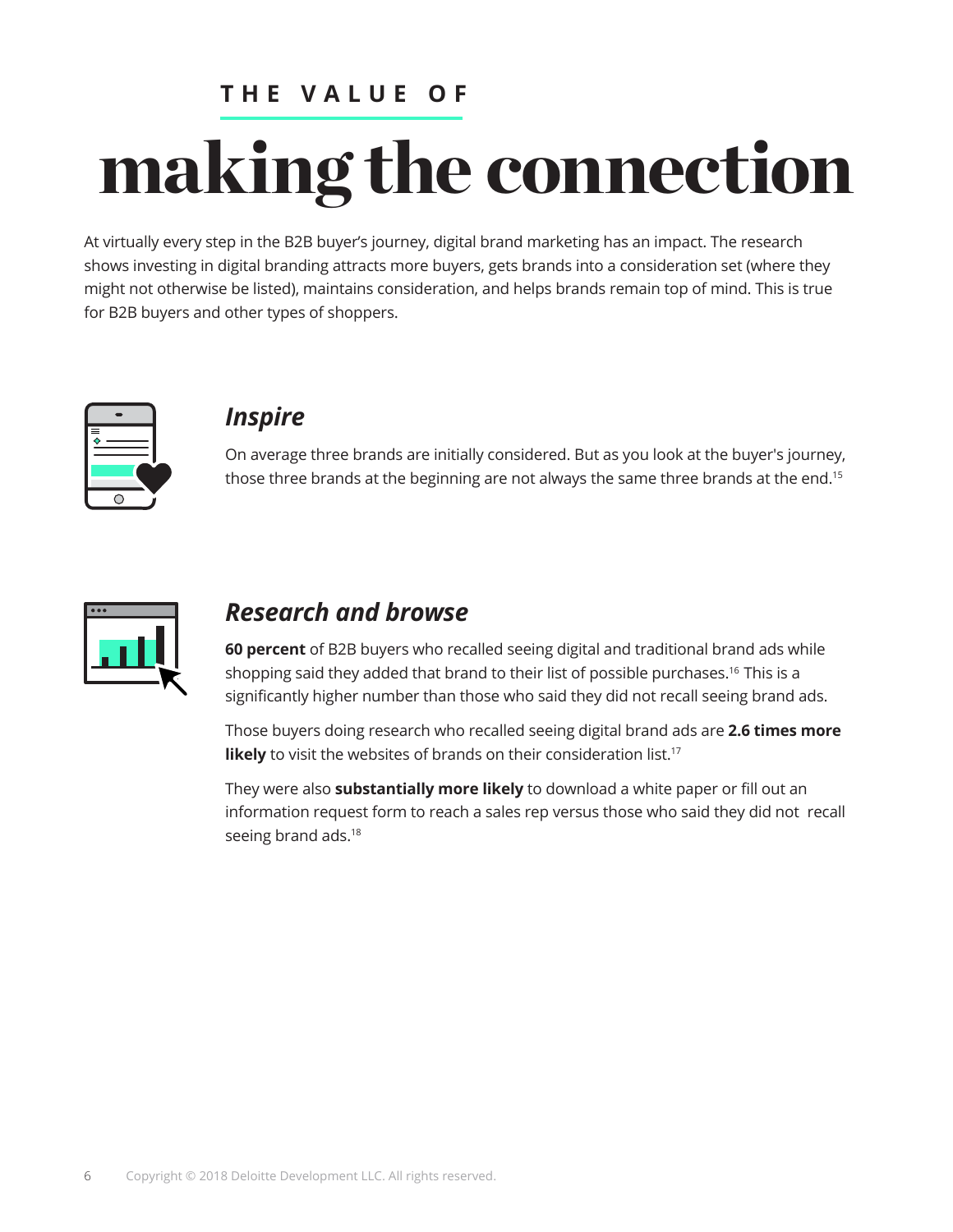#### <span id="page-6-0"></span>**HOW IMPORTANT**

# is your website?

Brand websites that deliver positive experiences to researchers are



to be added to the consideration set $23$ 





#### *Select*

B2B researchers who said they recalled digital and traditional brand ads while shopping for their most recent product or service were **significantly more**  likely to select a brand for purchase versus those who did not recall seeing brand ads.[19](#page-8-0)

For example, if a brand was initially in consideration, and the buyer recalls seeing a brand digital ad, they are **1.2 times more likely** to make the buyer's short list.<sup>[20](#page-8-0)</sup>

On the other hand, if the brand *was not* in consideration and the buyer recalls seeing a brand digital ad, they are 6.7 times more likely to make the short list.<sup>21</sup>



#### *Purchase*

If conversion is the true measure of success, how B2B buyers respond to digital brand ads in terms of purchase behavior is undeniable. B2B researchers who said they recalled digital and traditional brand ads while shopping for their most recent product or service are **3.7 times more likely** to say they selected the brand for purchase.<sup>[22](#page-8-0)</sup>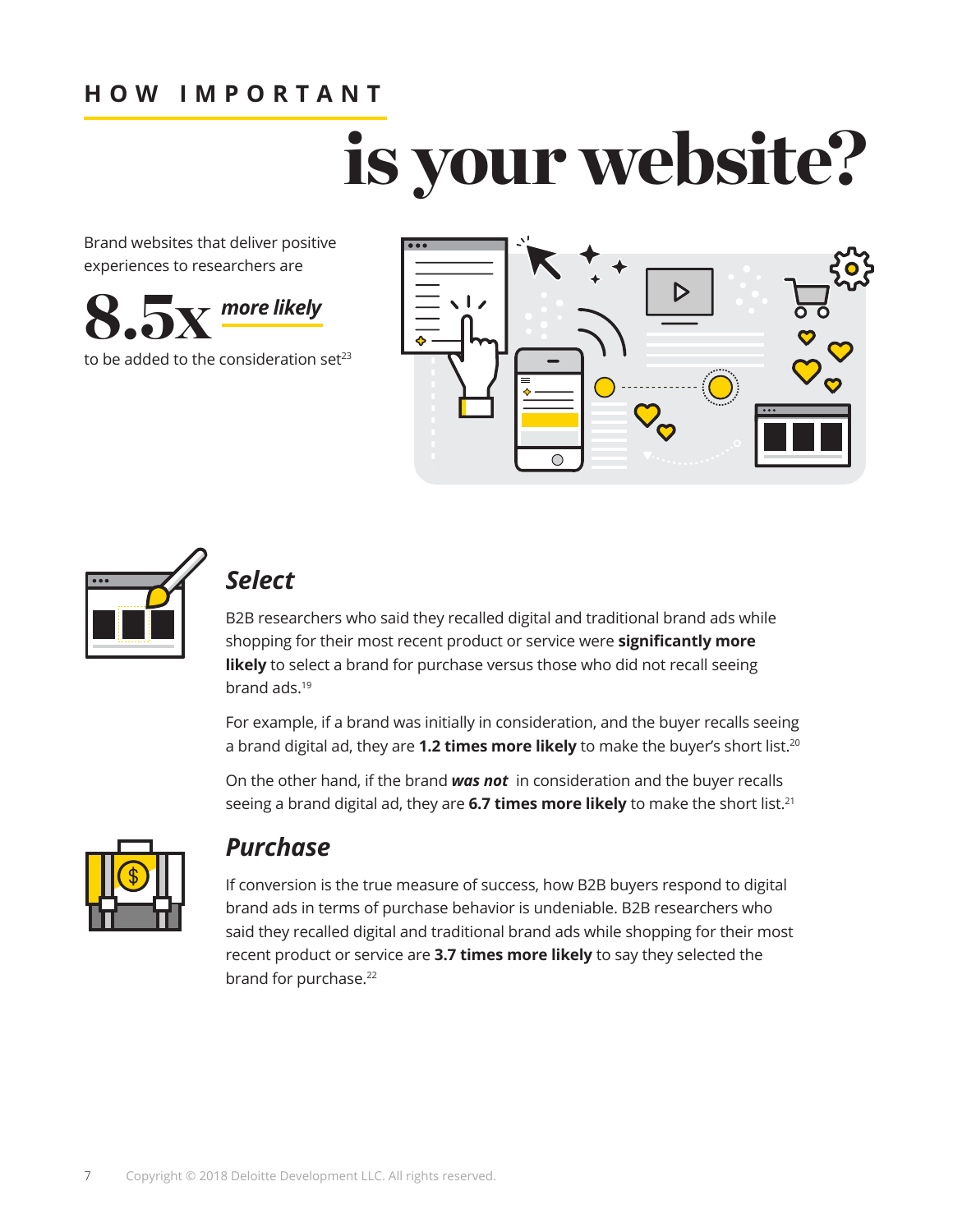### when you're not thinking **T H E T H O U G H T T H A T C O M E S**

It is clear the impact digital has on shoppers is significant, undeniable, and getting more powerful over time. This includes buyers of B2B products and services.

Companies who believe their traditional brand marketing efforts are doing the job, would be well served by paying attention to the impact of connecting big branding efforts to direct response efforts through digital brand marketing.

The cost benefits to smaller brands are extensive and enable them to compete with the biggest, most established players.

The consideration sets B2B buyers use are changing more than ever before. Even if they don't recognize how influenced they are by brand tactics, there is an incremental impact to be made, trust to be earned, and customers to be won through digital brand efforts. By making the connection between big brand visibility and direct response engagement, digital brand marketing empowers B2B buyers and delivers an immersive brand experience that drives higher ROI.